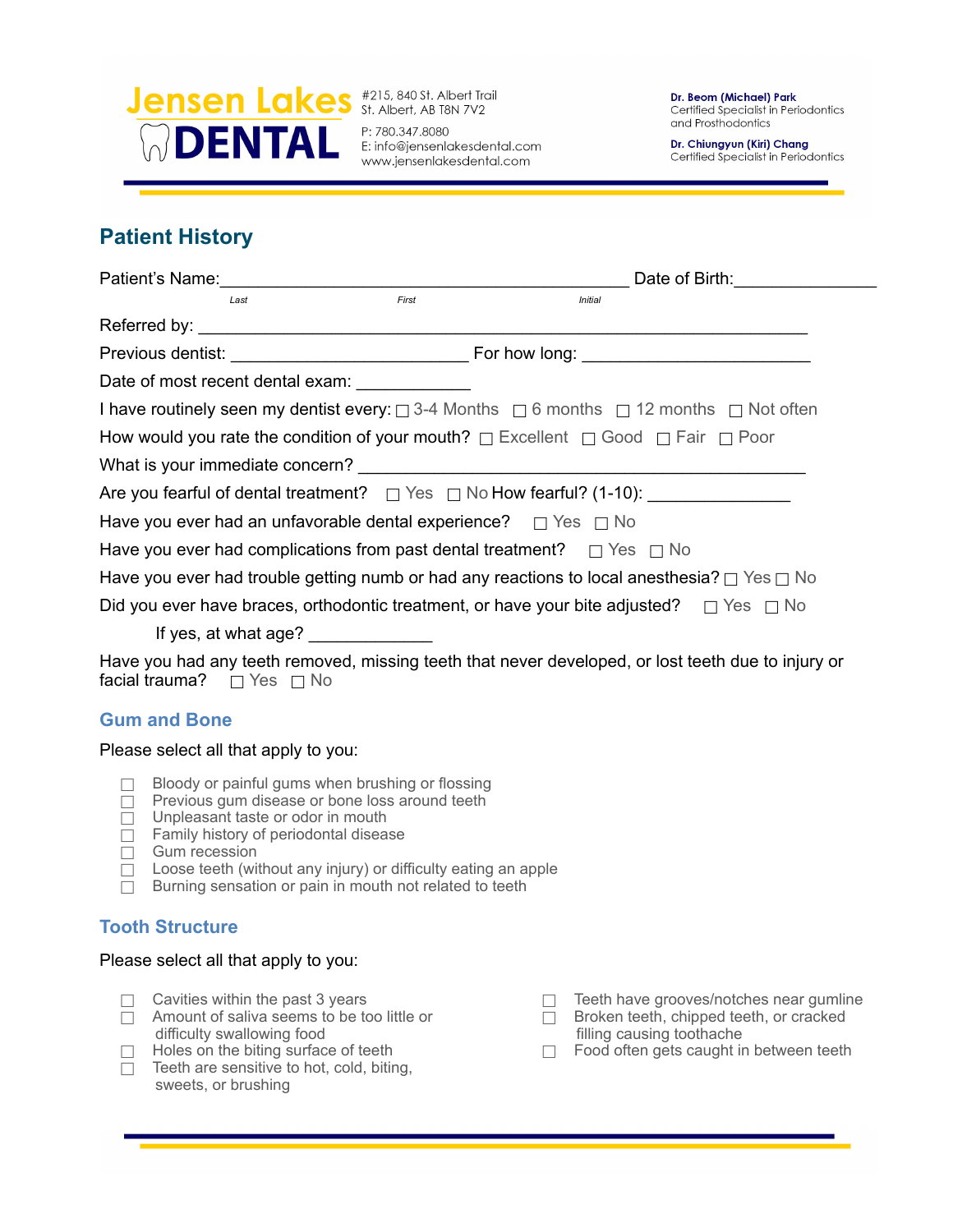

www.jensenlakesdental.com

Dr. Beom (Michael) Park Certified Specialist in Periodontics and Prosthodontics

Dr. Chiungyun (Kiri) Chang Certified Specialist in Periodontics

### **Bite and Jaw Joint**

### Please select all that apply to you:

- $\Box$  You have problems with your jaw joint (pain, sounds, limited opening, locking, popping)
- $\Box$  You feel like your lower jaw has to push back when you bite your back teeth together
- $\Box$  You avoid or have difficulty chewing gum, carrots, nuts, bread, protein bars, or other hard, dry foods
- $\Box$  Your teeth have changed in the past 5 years (shorter, thinner, worn) or you bite has changed
- $\Box$  Your teeth are becoming more crooked, crowded, or overlapped
- $\Box$  Your teeth are developing spaces or becoming more loose
- $\Box$  You have trouble finding your bite or need to squeeze, tap your teeth together, or shift your jaw to make your teeth fit together
- $\Box$  You place your tongue in between your teeth or close your teeth against your tongue
- $\Box$  You chew ice, bite your nails, use your teeth to hold objects, or have any other oral habits
- $\Box$  You clench or grind your teeth together in daytime or make them sore
- $\Box$  You have problems with sleep (i.e. restlessness or teeth grinding), wake up with a headache, or an awareness of your teeth
- $\Box$  You wear or have worn a bite appliance

### **Smile Characteristics**

#### Please select all that apply to you:

- $\Box$  There is something about the appearance of your teeth you would like to change (shape, colour, size)
- $\Box$  You have whitened (bleached) your teeth
- $\Box$  You have felt uncomfortable or self-conscious about your teeth appearance
- $\Box$  You have been disappointed about the appearance of previous dental work

## **Medical History**

| Name of physician and their specialty:                                                             |                               |
|----------------------------------------------------------------------------------------------------|-------------------------------|
| Most recent physical examination and purpose:                                                      |                               |
| What is your estimate of your general health? $\Box$ Excellent $\Box$ Good $\Box$ Fair $\Box$ Poor |                               |
| Do you or have you ever had:                                                                       |                               |
| Hospitalization for illness or injury? Reason:                                                     |                               |
| An allergic or bad reaction to any of the following:                                               |                               |
| Aspirin, Ibuprofen, Acetaminophen, Codeine                                                         | Penicillin                    |
| Erythromycin                                                                                       | <b>Tetracycline</b>           |
| Sulfa                                                                                              | <b>Local Anesthetic</b>       |
| Fluoride                                                                                           | Metals (Nickel, Gold, Silver) |
| Latex                                                                                              | <b>Nuts</b>                   |
| Fruit                                                                                              |                               |
|                                                                                                    |                               |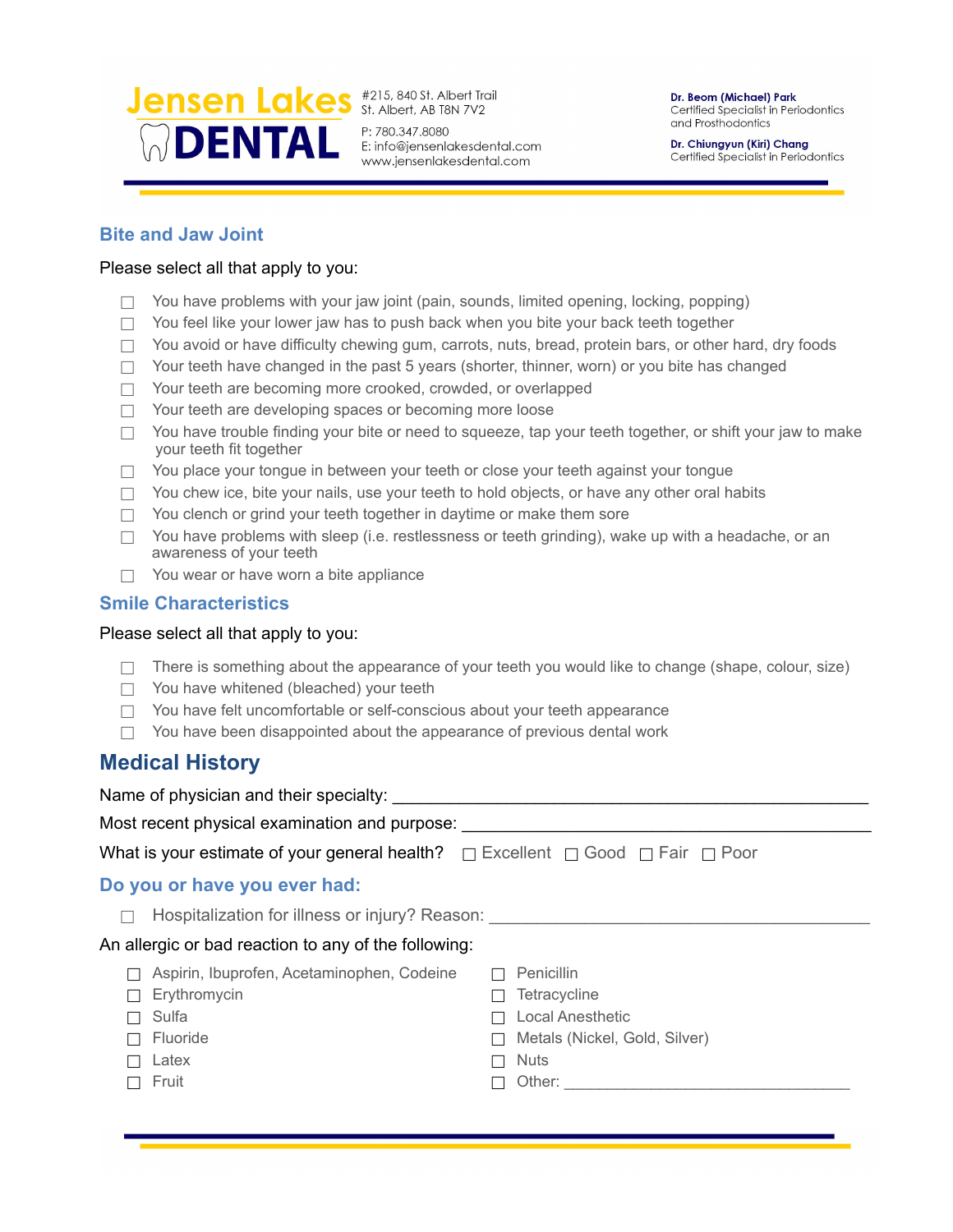

www.jensenlakesdental.com

Dr. Beom (Michael) Park Certified Specialist in Periodontics and Prosthodontics

Dr. Chiungyun (Kiri) Chang Certified Specialist in Periodontics

### Please select all of the following that you have or have ever had:

- $\Box$  Heart problems or cardiac stent within last 6 months
- $\Box$  History of infective endocarditis
- $\Box$  Artificial heart valve, repaired heart defect
- $\Box$  Pacemaker, implantable defibrillator
- $\Box$  Orthopedic implant (joint replacement)
- $\Box$  Rheumatic or scarlet fever
- $\Box$  High or low blood pressure
- $\Box$  A stroke (taking blood thinners)
- $\Box$  Anemia or other blood disorders
- $\Box$  Prolonged bleeding due to a slight cut (INR  $> 3.5$
- $\Box$  Pneumonia, emphysema, shortness of breath, sarcoidosis
- $\Box$  Tuberculosis, measles, or chicken pox
- $\Box$  Asthma
- $\Box$  Breathing or sleeping problems (i.e. sleep apnea, snoring, or sinus)
- $\Box$  Kidney disease
- $\Box$  Liver disease
- $\Box$  Jaundice
- $\Box$  Thyroid, parathyroid disease, or calcium deficiency
- $\Box$  Hormone deficiency
- $\Box$  High cholesterol or taking statin drugs
- $\Box$  Diabetes (HbA1c)
- $\Box$  Stomach or duodenal ulcer

Please explain and date the above selected items:

- $\Box$  Digestive or eating disorders (e.g. celiac disease, gastric reflux, bulimia, anorexia)
- $\Box$  Osteoporosis or osteopenia (i.e. taking biphosphates)
- $\Box$  Arthritis
- $\Box$  Autoimmune disease (i.e. rheumatoid arthritis, lupus, scleroderma)
- $\Box$  Glaucoma
- $\Box$  Contact lenses
- $\Box$  Head or neck injury
- $\Box$  Epilepsy or convulsions (seizures)
- $\Box$  Neurological disorders (ADD, ADHD, prion disease)
- $\Box$  Viral infections or cold sores
- $\Box$  Any lumps or swelling in the mouth
- $\Box$  Hives, skin rash, hay fever
- $\Box$  STI / STD / HPV
- $\Box$  Hepatitis
- $\Box$  HIV / AIDS
- $\Box$  Tumor or abnormal growth
- $\Box$  Radiation therapy
- $\Box$  Chemotherapy or immunosuppressive medication
- $\Box$  Emotional difficulties
- $\Box$  Psychiatric treatment
- $\Box$  Antidepressant medication
- $\Box$  Alcohol / recreational drug use

### **Are You:**

#### Please select all of the following that apply to you:

- $\Box$  Presently being treated for any other illness
- $\Box$  Aware of a change in your health in the last 24 hours (i.e. fever, chills, new cough, or diarrhea)

\_\_\_\_\_\_\_\_\_\_\_\_\_\_\_\_\_\_\_\_\_\_\_\_\_\_\_\_\_\_\_\_\_\_\_\_\_\_\_\_\_\_\_\_\_\_\_\_\_\_\_\_\_\_\_\_\_\_\_\_\_\_\_\_\_\_\_\_\_\_\_\_\_\_\_\_\_\_\_\_\_

- $\Box$  Taking medication for weight management
- $\Box$  Taking dietary supplements
- $\Box$  Often exhausted or fatigued
- $\Box$  Experiencing frequent headaches
- $\Box$  A smoker, previously smoked, or use smokeless tobacco
- $\Box$  Often unhappy or depressed
- $\Box$  On a form of birth control
- $\Box$  Currently pregnant/breast-feeding
- $\Box$  Diagnosed with prostate cancer